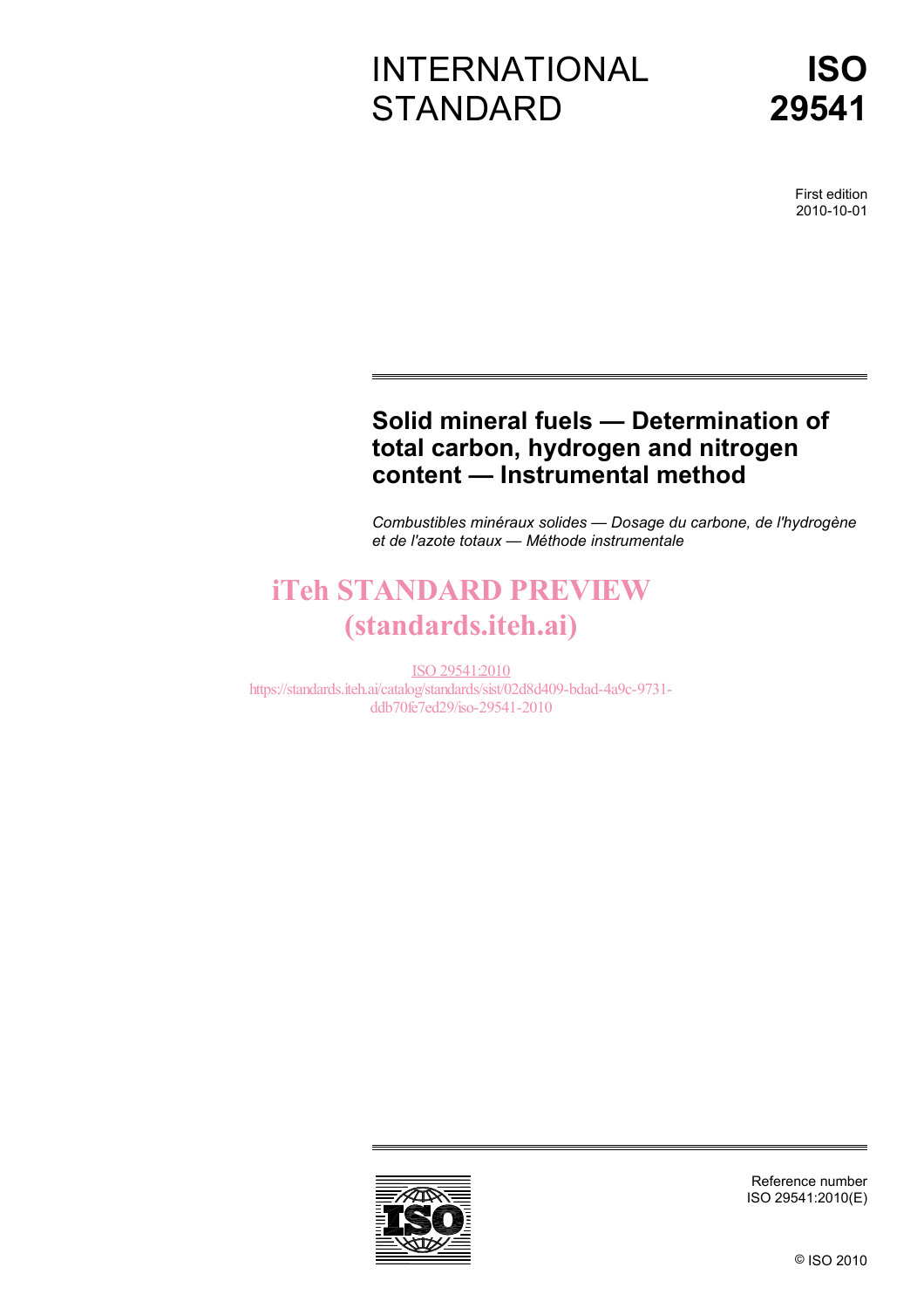#### **PDF disclaimer**

This PDF file may contain embedded typefaces. In accordance with Adobe's licensing policy, this file may be printed or viewed but shall not be edited unless the typefaces which are embedded are licensed to and installed on the computer performing the editing. In downloading this file, parties accept therein the responsibility of not infringing Adobe's licensing policy. The ISO Central Secretariat accepts no liability in this area.

Adobe is a trademark of Adobe Systems Incorporated.

Details of the software products used to create this PDF file can be found in the General Info relative to the file; the PDF-creation parameters were optimized for printing. Every care has been taken to ensure that the file is suitable for use by ISO member bodies. In the unlikely event that a problem relating to it is found, please inform the Central Secretariat at the address given below.

# iTeh STANDARD PREVIEW (standards.iteh.ai)

ISO 29541:2010 https://standards.iteh.ai/catalog/standards/sist/02d8d409-bdad-4a9c-9731 ddb70fe7ed29/iso-29541-2010



### **COPYRIGHT PROTECTED DOCUMENT**

#### © ISO 2010

All rights reserved. Unless otherwise specified, no part of this publication may be reproduced or utilized in any form or by any means, electronic or mechanical, including photocopying and microfilm, without permission in writing from either ISO at the address below or ISO's member body in the country of the requester.

ISO copyright office Case postale 56 • CH-1211 Geneva 20 Tel. + 41 22 749 01 11 Fax + 41 22 749 09 47 E-mail copyright@iso.org Web www.iso.org

Published in Switzerland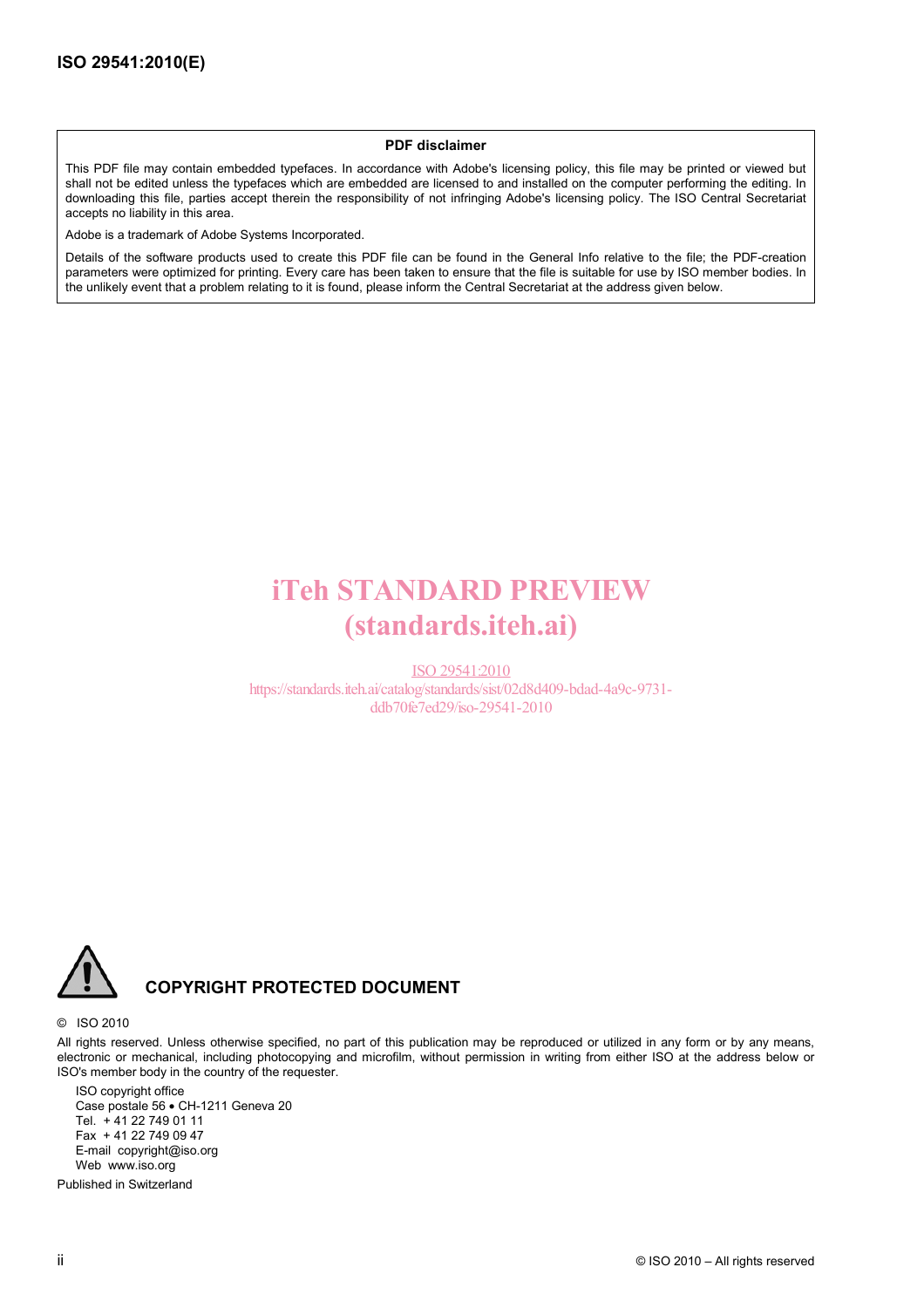# **Contents**

| 1                                           |                                             |  |
|---------------------------------------------|---------------------------------------------|--|
| $\mathbf{2}$                                |                                             |  |
| 3                                           |                                             |  |
| 4                                           |                                             |  |
| 5                                           |                                             |  |
| 6                                           |                                             |  |
| 7                                           |                                             |  |
| 8<br>8.1<br>8.2<br>8.3<br>8.4<br>8.5<br>8.6 | Analysis of test samples standards.itch.ai) |  |
| 9                                           |                                             |  |
| 10<br>10.1<br>10.2                          |                                             |  |
| 11                                          |                                             |  |
|                                             |                                             |  |
|                                             |                                             |  |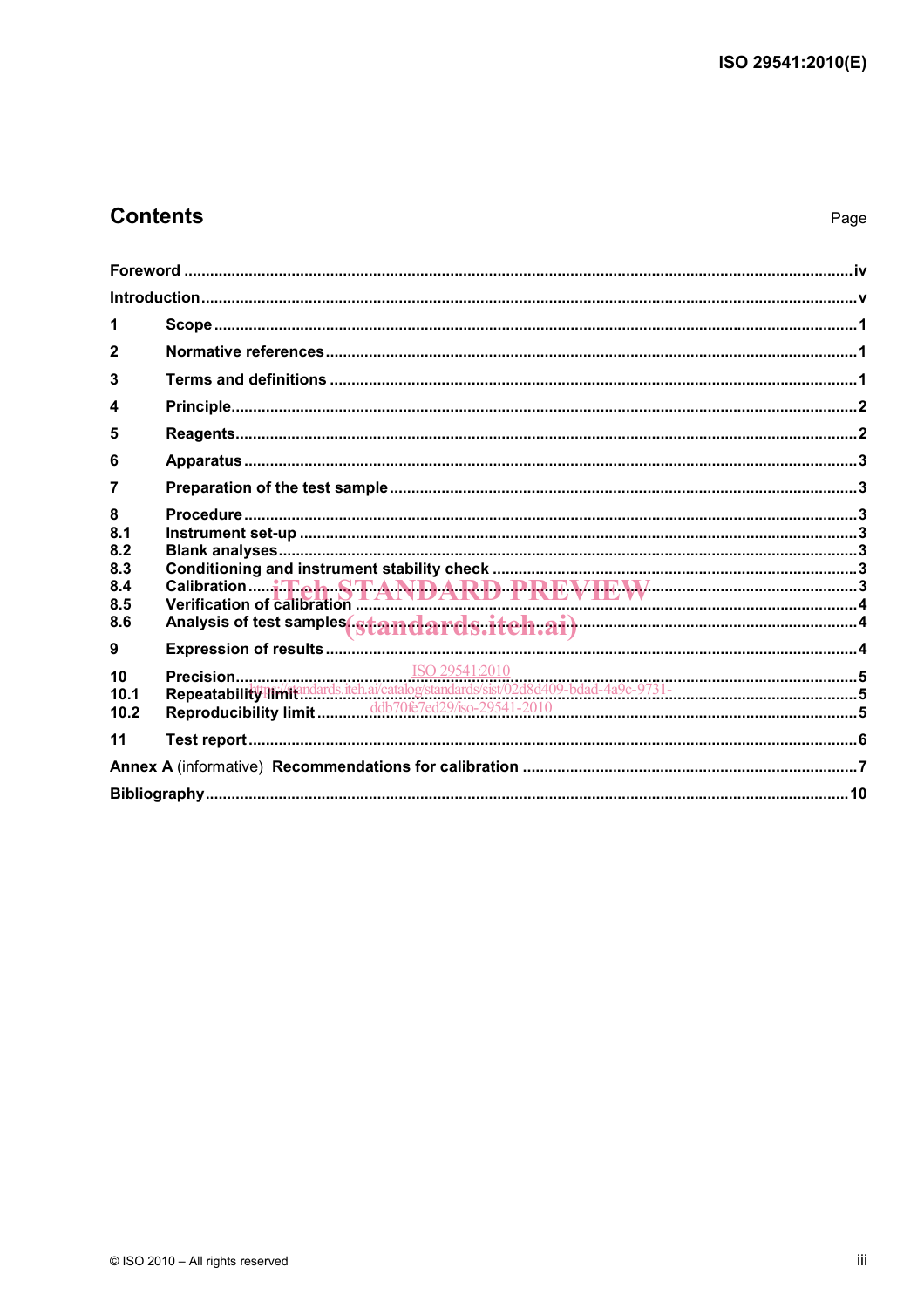# **Foreword**

ISO (the International Organization for Standardization) is a worldwide federation of national standards bodies (ISO member bodies). The work of preparing International Standards is normally carried out through ISO technical committees. Each member body interested in a subject for which a technical committee has been established has the right to be represented on that committee. International organizations, governmental and non-governmental, in liaison with ISO, also take part in the work. ISO collaborates closely with the International Electrotechnical Commission (IEC) on all matters of electrotechnical standardization.

International Standards are drafted in accordance with the rules given in the ISO/IEC Directives, Part 2.

The main task of technical committees is to prepare International Standards. Draft International Standards adopted by the technical committees are circulated to the member bodies for voting. Publication as an International Standard requires approval by at least 75 % of the member bodies casting a vote.

Attention is drawn to the possibility that some of the elements of this document may be the subject of patent rights. ISO shall not be held responsible for identifying any or all such patent rights.

ISO 29541 was prepared by Technical Committee ISO/TC 27, *Solid mineral fuels*, Subcommittee SC 5, *Methods of analysis*.

THIS first edition of ISO 29541 cancels and replaces ISO/TS 12902:2001, which has been technically revised. (standards.iteh.ai)

> ISO 29541:2010 https://standards.iteh.ai/catalog/standards/sist/02d8d409-bdad-4a9c-9731 ddb70fe7ed29/iso-29541-2010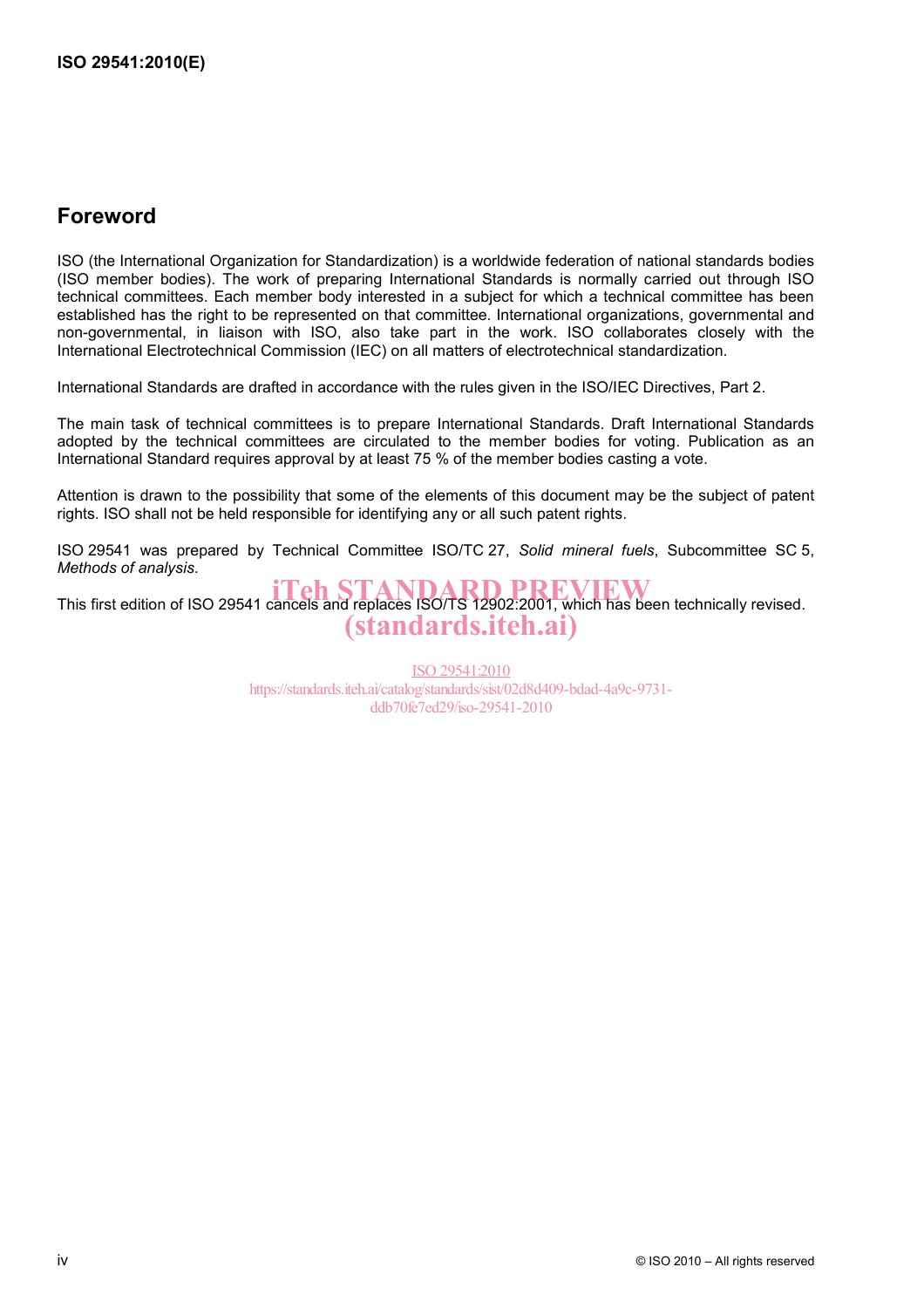# **Introduction**

The reliable determination of total carbon, hydrogen and nitrogen is important for engineering calculations applied to the combustion of coal. The precise and accurate determination of the carbon content of coal is essential for carbon accounting purposes.

# iTeh STANDARD PREVIEW (standards.iteh.ai)

ISO 29541:2010 https://standards.iteh.ai/catalog/standards/sist/02d8d409-bdad-4a9c-9731 ddb70fe7ed29/iso-29541-2010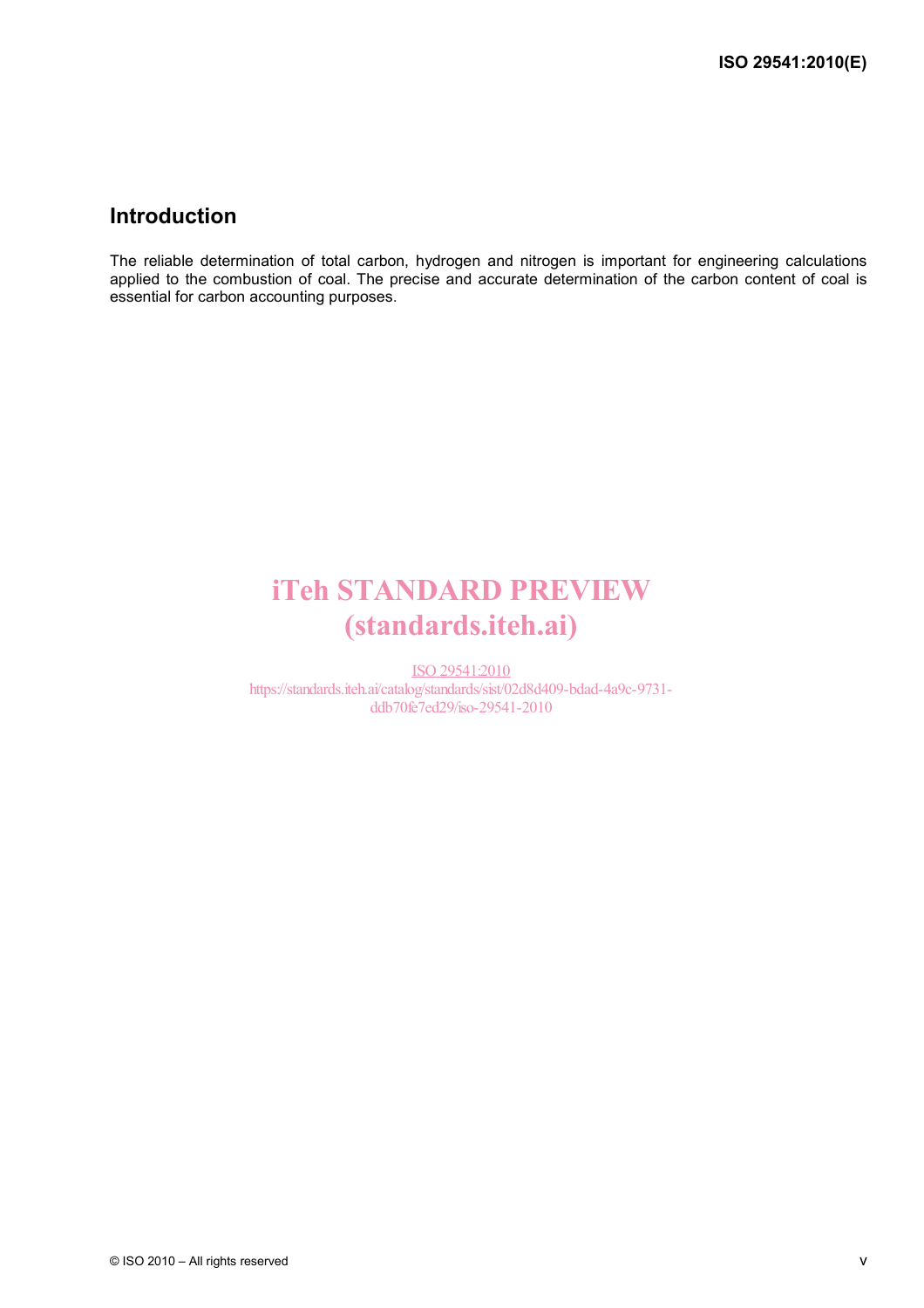# iTeh STANDARD PREVIEW (standards.iteh.ai)

ISO 29541:2010 https://standards.iteh.ai/catalog/standards/sist/02d8d409-bdad-4a9c-9731 ddb70fe7ed29/iso-29541-2010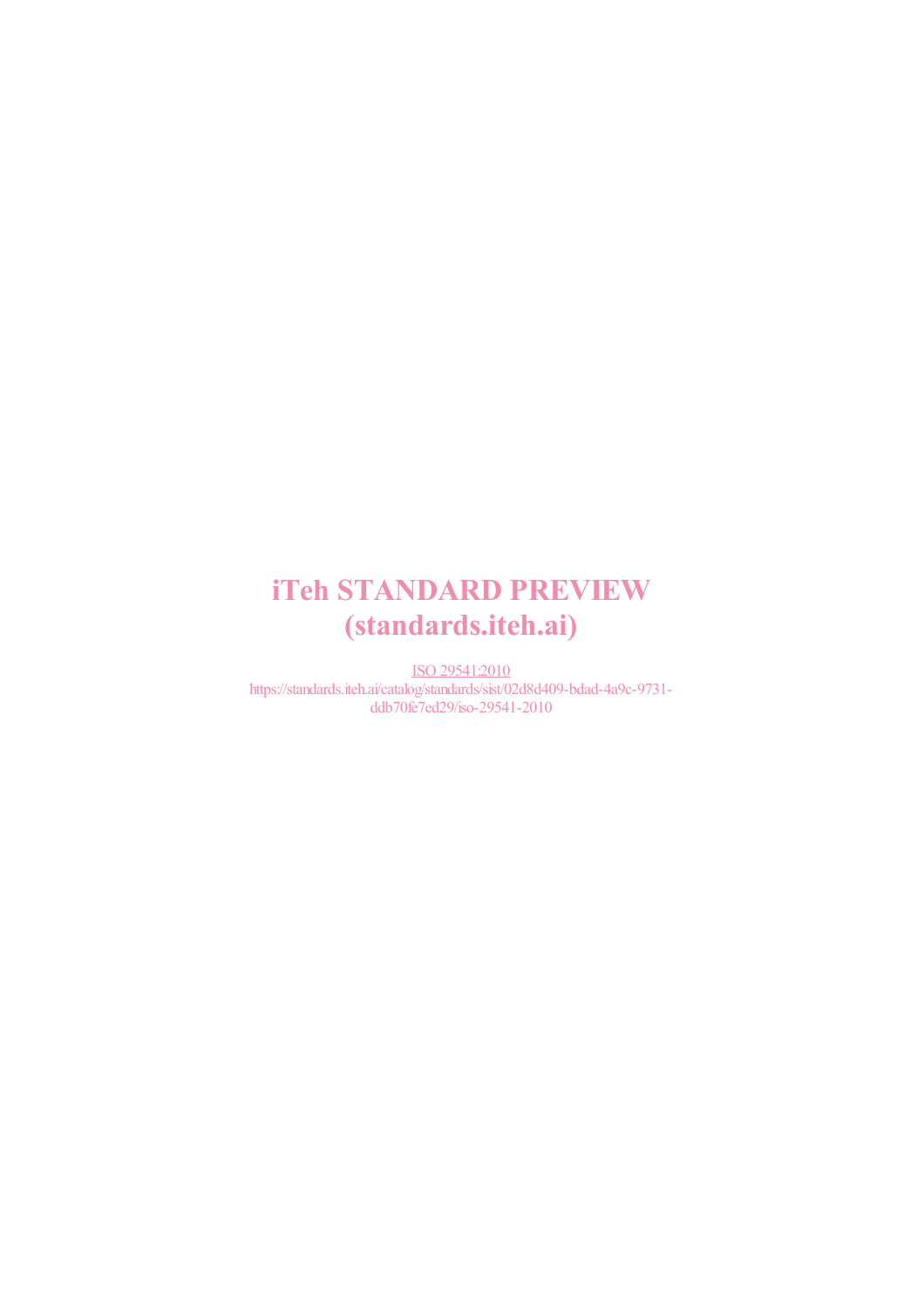# **Solid mineral fuels — Determination of total carbon, hydrogen and nitrogen content — Instrumental method**

**WARNING — The use of this International Standard can involve hazardous materials, operations and equipment. This International Standard does not purport to address all of the safety problems associated with its use. It is the responsibility of the user of this International Standard to establish appropriate safety and health practices and determine the applicability of regulatory limitations prior to use.** 

### **1 Scope**

This International Standard specifies a method for the determination of total carbon, hydrogen and nitrogen in coal and coke by instrumental methods.

NOTE This International Standard has been validated for coal only in accordance with the principles of ISO 5725-1.

# iTeh STANDARD PREVIEW

#### **2 Normative references**  (standards.iteh.ai)

The following referenced documents are indispensable for the application of this document. For dated references, only the edition cited applies. For undated references, the latest edition of the referenced references, only the edition cited applies.<br>document (including any amendments) applies....darket/sixt/ https://standards.iteh.ai/catalog/standards/sist/02d8d409-bdad-4a9c-9731-

ISO 687, *Solid mineral fuels — Coke — Determination of moisture in the general analysis test sample* ddb70fe7ed29/iso-29541-2010

ISO 1213-2, *Solid mineral fuels — Vocabulary — Part 2: Terms relating to sampling, testing and analysis*

ISO 5068-2, *Brown coals and lignites — Determination of moisture content — Part 2: Indirect gravimetric method for moisture in the analysis sample* 

ISO 5069-2, *Brown coals and lignites — Principles of sampling — Part 2: Sample preparation for determination of moisture content and for general analysis*

ISO 11722, *Solid mineral fuels — Hard coal — Determination of moisture in the general analysis test sample by drying in nitrogen*

ISO 13909-4, *Hard coal and coke — Mechanical sampling — Part 4: Coal — Preparation of test samples*

ISO 13909-6, *Hard coal and coke — Mechanical sampling — Part 6: Coke — Preparation of test samples*

ISO 18283, *Hard coal and coke — Manual sampling* 

### **3 Terms and definitions**

For the purposes of this document, the terms and definitions given in ISO 1213-2 apply.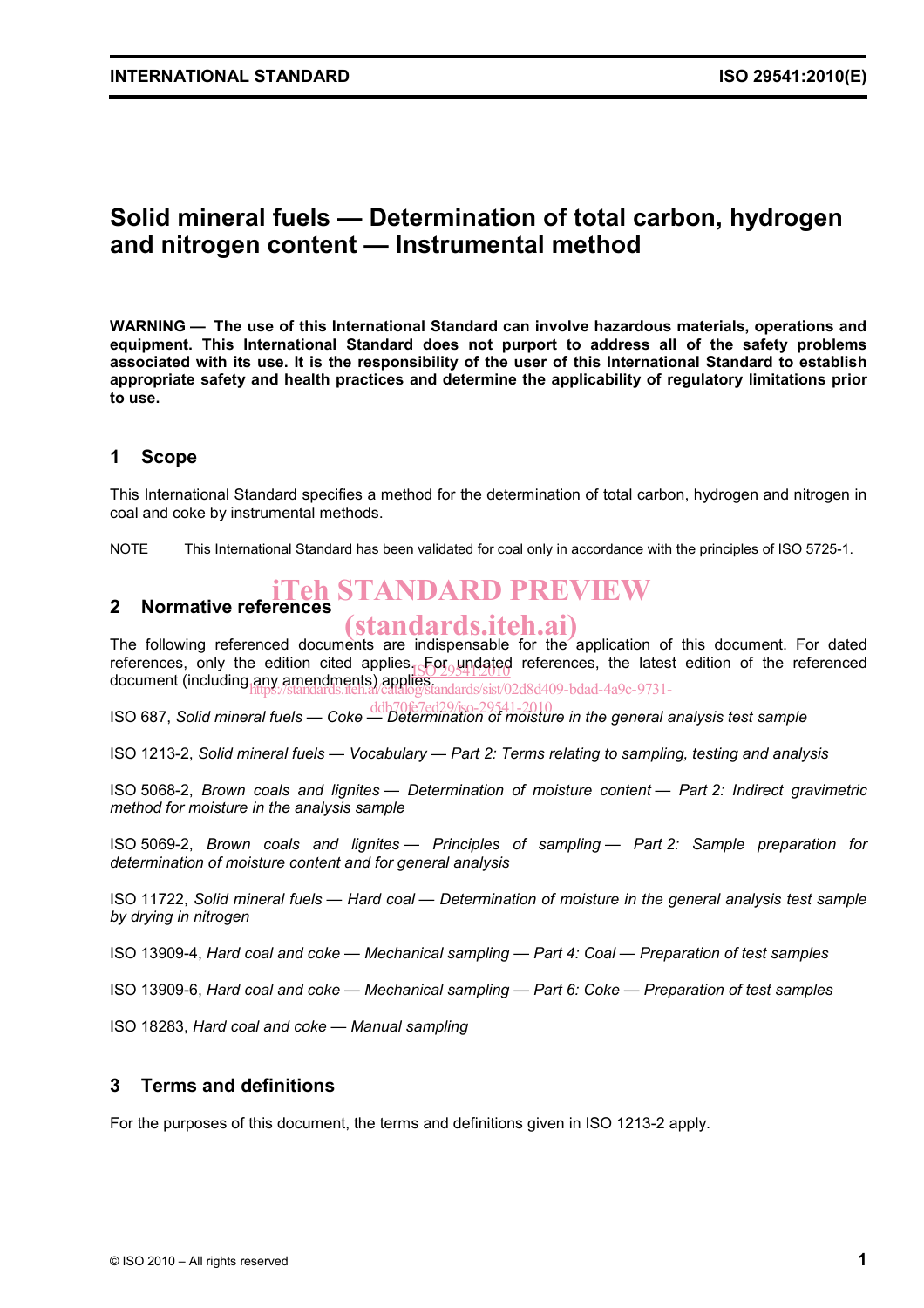### **4 Principle**

Carbon, hydrogen and nitrogen are determined concurrently in a single instrumental procedure. The quantitative conversion of the carbon, hydrogen and nitrogen into their corresponding gases ( $CO<sub>2</sub>$ , H<sub>2</sub>O, N<sub>2</sub>/NO<sub>x</sub>) occurs during combustion of the sample at an elevated temperature in an atmosphere of oxygen. Combustion products which would interfere with the subsequent gas analysis are removed. Oxides of nitrogen (NO<sub>x</sub>) produced during the combustion are reduced to N<sub>2</sub> before detection. The carbon dioxide, water vapour and elemental nitrogen in the gas stream are then determined quantitatively by appropriate instrumental gas analysis procedures.

### **5 Reagents**

Unless otherwise specified, all reagents shall be of analytical reagent grade.

- **5.1 Carrier gas**, helium or other suitable gas as specified by the instrument manufacturer.
- **5.2 Oxygen**, as specified by the instrument manufacturer.
- **5.3 Additional reagents**, of types and qualities specified by the instrument manufacturer.
- **5.4 Calibration materials**: see Table 1.

| Table 1 — Examples of suitable calibration materials and their stoichiometric contents of C. H and N |  |                       |  |  |  |  |  |  |  |  |  |  |
|------------------------------------------------------------------------------------------------------|--|-----------------------|--|--|--|--|--|--|--|--|--|--|
|                                                                                                      |  | ETAK CTANDADD DDEVIEW |  |  |  |  |  |  |  |  |  |  |

| <b>sta</b><br><b>Name</b>                                                      | <b>Lands.iteh.ai</b> ) |                      | <b>Mass fraction</b><br>% |                 |  |
|--------------------------------------------------------------------------------|------------------------|----------------------|---------------------------|-----------------|--|
|                                                                                |                        | Carbon               | Hydrogen                  | <b>Nitrogen</b> |  |
| <b>EDTA</b><br>/standards.iteh.ai/cata<br>(ethylene diamine tetra-acetic acid) | log/stat16ard9sis      | 14091bdad-4a9c-97515 |                           | 9,6             |  |
| uu<br>Phenylalanine                                                            | $C_9H_{11}NO_2$        | 65,4                 | 6,7                       | 8,5             |  |
| Acetanilide                                                                    | $C_8H_9NO$             | 71.1                 | 6,7                       | 10,4            |  |
| BBOT (CAS-No 7128-64-5)<br>2,5-bis (5'-tert-butyl-2-benzoxazolyl) thiophene    | $C_{26}H_{26}N_2O_2S$  | 72,5                 | 6,1                       | 6,5             |  |

If these materials are accompanied by a traceable certificate of analysis that includes the uncertainty of the assigned carbon, hydrogen and nitrogen values, then use the certificate values for calibration purposes. If pure compounds (> 99,5 % purity) are available, use the stoichiometric values. Store these substances in a desiccator under conditions that maintain the compounds in a dry state.

Table 1 lists those pure substances that were included in the interlaboratory study (ILS) to determine the calibration requirements and precision of this International Standard. The ILS indicated benzoic acid is not suitable for calibration. Pure substances other than those listed in Table 1 can be used for calibration provided the substances meet the purity and calibration requirements of this International Standard.

#### **5.5 Reference materials**.

Reference material coal(s) with a certified composition and uncertainty for carbon, hydrogen and nitrogen may be used as a check to monitor changes in instrument response, which can be affected by constituents not present in the calibration materials, and to verify the acceptability of nitrogen results. Alternatively, coal of a known composition can also be used as a check sample. As the bulk composition of coal can change during storage, coals shall not be used for calibration.